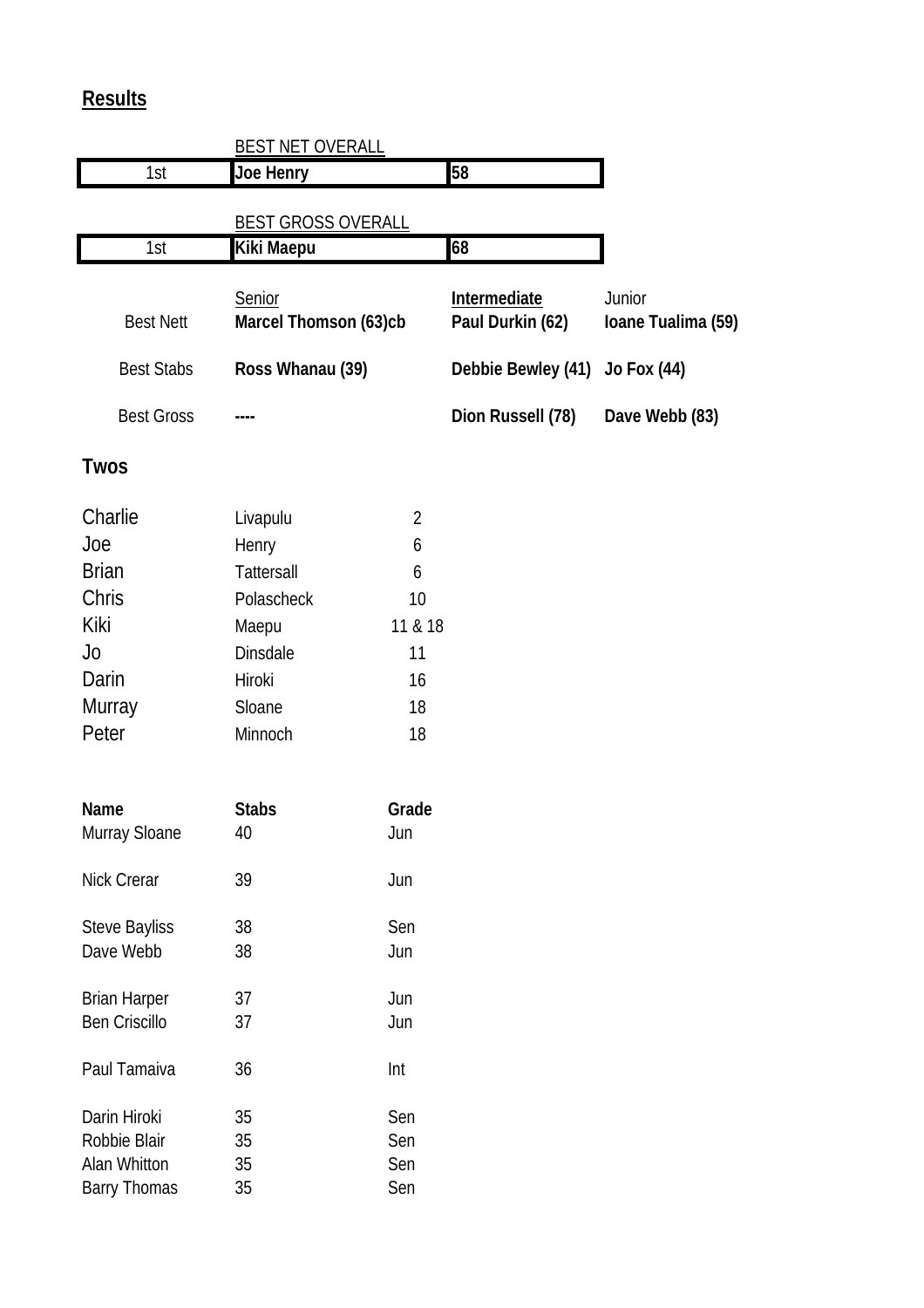| <b>Oscar Bullock</b>                                                                                                                                                            | 35                                           | Int                                                         |
|---------------------------------------------------------------------------------------------------------------------------------------------------------------------------------|----------------------------------------------|-------------------------------------------------------------|
| Funi Annandale                                                                                                                                                                  | 35                                           | Jun                                                         |
| Jo Dinsdale                                                                                                                                                                     | 35                                           | JunL                                                        |
| John McArthur<br>Charlie Livapulu<br><b>Chris Polaschek</b><br><b>Terry Senior</b><br><b>Billy Lunn</b><br>Clyde McLeod<br>Danny Rangihuna<br>Jim Tamaiva<br><b>Vince Burke</b> | 34<br>34<br>34<br>34<br>34<br>34<br>34<br>34 | Sen<br>Sen<br>Sen<br>Int<br>Sen<br>Int<br>Int<br>Jun<br>Jun |
| Dave Shearer                                                                                                                                                                    | 33                                           | Sen                                                         |
| Dave Pepere                                                                                                                                                                     | 33                                           | Jun                                                         |
| Sam Sakaria                                                                                                                                                                     | 33                                           | Jun                                                         |
| Suzi Tuffin                                                                                                                                                                     | 33                                           | JunL                                                        |
| Reihana Stubbs                                                                                                                                                                  | 32                                           | Sen                                                         |
| Leleai Vitolio                                                                                                                                                                  | 32                                           | Int                                                         |
| Kimi Areaiiti                                                                                                                                                                   | 32                                           | Int                                                         |
| <b>Brian Tattersall</b>                                                                                                                                                         | 32                                           | Jun                                                         |
| Nathan Astwood<br>Jeremy Straker<br><b>Paul Klemick</b><br><b>Graeme Whittle</b><br>Mike Smith<br><b>Bruce Robertson</b><br>Nathganiel Misa                                     | 31<br>31<br>31<br>31<br>31<br>31             | Sen<br>Sen<br>Sen<br>Int<br>Int<br>Jun<br>Jun               |
| Dave Clarke                                                                                                                                                                     | 30                                           | Sen                                                         |
| Don Galbraith                                                                                                                                                                   | 30                                           | Int                                                         |
| Mahi Hughes                                                                                                                                                                     | 30                                           | Jun                                                         |
| Tayla Tamaiva                                                                                                                                                                   | 30                                           | Jun                                                         |
| Joy Liddicoat                                                                                                                                                                   | 30                                           | JunL                                                        |
| Peter Minnoch                                                                                                                                                                   | 29                                           | Sen                                                         |
| Mike Hinton                                                                                                                                                                     | 29                                           | Jun                                                         |
| Milo Faletolu                                                                                                                                                                   | 28                                           | Sen                                                         |
| <b>Clive Ralph</b>                                                                                                                                                              | 28                                           | Jun                                                         |
| Robbie Smith                                                                                                                                                                    | 28                                           | Jun                                                         |
| <b>Michael Weaver</b>                                                                                                                                                           | 27                                           | Sen                                                         |
| John Morrison                                                                                                                                                                   | 27                                           | Int                                                         |
| Ray Pearce                                                                                                                                                                      | 27                                           | Jun                                                         |